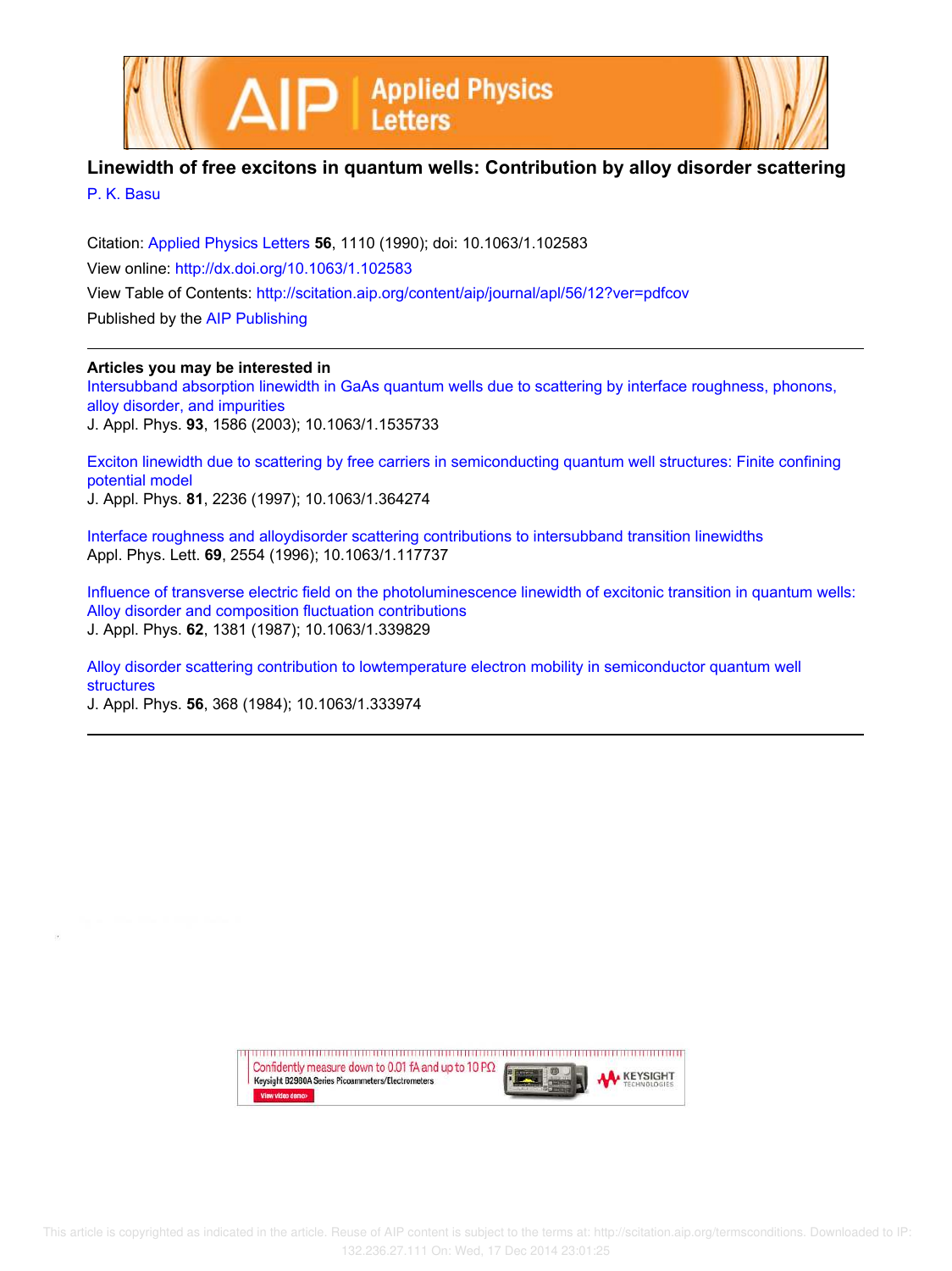## Linewidth of free excitons in quantum wells: Contribution by alloy disorder scattering

P. K. 8asu

*Institute of Radio Physics and Electronics, University a/Calcutta.* 92 *Acharya Prafulla Chandra Road, Calcutta 700 009, India* 

(Received 1 May 1989; accepted for publication 13 January 1990)

A theory is developed for the luminescence linewidth in a quantum well made of ternaries when the two-dimensionally free excitons undergo alloy disorder scattering. The expression for linewidth shows a  $L^{-1}$  dependence on the well width  $L$  for infinite barrier height. For thin wells leakage of wave function into the barrier is considered. A comparison between the experimental data and the present values points out the dominant role of alloy disorder scattering. For wells thinner than  $40 \text{ Å}$  the calculated values decrease with decreasing well width, indicating the importance of surface roughness scattering.

The low-temperature optical properties in a quantum well (QW) are governed by the creation and recombination of two-dimensional (2D) excitons. Depending on the size of the island-like fluctuation in the width of the well relative to the Bohr radius, these 20 excitons may be either localized or free.<sup>1,2</sup> The luminescence linewidth  $(LW)$  of both the localized and free excitons has been the subject of intense theoretical and experimental investigations in recent years. With the progress in growth techniques, extremely high quality QWs are now available in which the LW and its temperature dependence may be solely governed by the scattering of free excitons by different agents. So far the values of LW have been calculated by considering acoustic phonon<sup>3,4</sup>: both deformation potential and piezoelectric, polar optic phonon,<sup>5</sup> impurity,<sup>3</sup> carrier-carrier,<sup>6</sup> and interface roughness scattering. <sup>7</sup>

Extensive work on the LW in InGaAs-based QWs has been performed by several workers.<sup>8,9</sup> The theoretical work reported so far <sup>7,10,11</sup> is based on the model of Schubert *et ai.,12* in which the excitons are thought to be bound and the variance in the probability of having one of the cations within the exciton volume is calculated. On the other hand, if excitons are free, as in a high quality sample, the LW will be predominantly due to scattering by alloy disorder, much in the same manner as the mobility  $13-15$  and cyclotron resonance LW<sup>16</sup> in heterojunctions and QWs are determined by alloy scattering of2D electrons. The relevant theory for LW is not, however, developed yet. The present letter gives an outline of the theory and provides an approximate expression for the LW. More refined expressions may, however, be obtained from a straightforward extension of the present work. The calculated values are compared with the available experimental data. The range of applicability and the limitations of the present model are then discussed.

The exciton wave function is written as<sup>4</sup>

$$
|\mathbf{K}\rangle = \sum_{\mathbf{k},\mathbf{k}'} f(\mathbf{k},\mathbf{k}',\mathbf{K}) \delta_{\mathbf{k}-\mathbf{k}',\mathbf{K}} a_{\mathbf{c}\mathbf{k}}^+ a_{\mathbf{c}\mathbf{k}'} |O\rangle, \tag{1}
$$

with

$$
f(\mathbf{k}, \mathbf{k}', \mathbf{K}) = S^{-1} \int d^2r \int dz_e \int dz_h F(r, z_e, z_h)
$$
  
 
$$
\times \exp[i(\alpha_e \mathbf{K} - \mathbf{k}) \cdot \mathbf{r}],
$$
  
\n
$$
\alpha_e = m_e / M, \alpha_h = m_h / M, \text{ and } M = m_e + m_h.
$$
 (2)

Here,  $k$  and  $k'$  are Bloch wave vectors,  $K$  is the exciton wave vector in the plane of free motion,  $a^+$  and  $a$  are, respectively, the creation and annihilation operators in the Bloch representation,  $c(v)$  refers to the subbands in the conduction (valence) band,  $|O\rangle$  is the crystal ground state, S is the surface area of the crystal,  $m_{e(h)}$  is the electron (heavy hole) effective mass, *r* is the relative coordinate between the electron and hole (in the *x-y* plane), and the quantization occurs in the *z* direction.

In the present work, the following variational wave function is employed for the  $1s$  exciton state<sup>3</sup>:

$$
F = A \exp(-\beta r/2) \cos(\pi z_e/L) \cos(\pi z_h/L), \tag{3}
$$

where  $A$  is the normalization constant,  $\beta$  is the variational parameter, and *L* is the width of the well.

We assume that the scattering potential under virtual crystal approximation is a spherically symmetric square well of height  $\Delta U_{\mu}$  ( $\mu = e, h$ ) and radius  $r_0$ . The potential at site  $(r_i, z_i)$  may be expanded in the following 2D Fourier se $r$ ies $^{13,14}$ :

$$
V_i(\mathbf{r}_i, z_i) = \sum_{\mathbf{q}} 2\pi \Delta U_{\mu} \left( \frac{bJ_1(bq)}{q} \right)
$$
  
× $\exp(i\mathbf{q} \cdot |\mathbf{r} - \mathbf{r}_i|), \quad z_i - r_0 \le z_{\mu} \le z_i + r_0,$  (4)

where  $b^2 = r_0^2 - |z - z_i|^2$ . Using this form of the potential, the matrix element for transition from a state  $|K\rangle$  to another state  $|K'\rangle$  may be expressed as

$$
\langle \mathbf{K}'|V_i|\mathbf{K}\rangle = H_e(-\alpha_h \mathbf{q}) - H_h(-\alpha_e \mathbf{q}),\tag{5}
$$

where

$$
H_{\mu}(Q) = \int d^2 r \int_{z_i - r_0}^{z_i + r_0} dz_{\mu} \int_{-L/2}^{L/2} dz_{\nu} \left( \frac{2\pi b \Delta U_{\mu} J_1(bq)}{q} \right)
$$
  
 
$$
\times |F|^2 \exp[i(\mathbf{Q} \cdot \mathbf{r} - \mathbf{q} \cdot \mathbf{r}_i)] \delta_{\mathbf{K}' - \mathbf{K}, \mathbf{q}}.
$$
 (6)

In order to evaluate  $H_\mu(Q)$ , it is assumed that  $r_0$  is small, so that the approximation  $J_i(x) = x/2$  is valid.<sup>13</sup> The integration over  $z_a$  is performed by taking  $cos(\pi z_a/L)$  $= cos(\pi z_i/L)$  and then bringing this term outside the integral, obtaining thus a factor  $(4r_0^3/3)$  after integration. The above approximation has been found to give negligible deviation of the values of mobility of 2D electrons from the values obtained by exact integration. 14,16 The *r* integration is *a e e e e e straightforward and the matrix element is given by* 

1110 Appl. Phys. Lett. 56 (12), 19 March 1990 *0003-6951/90/121110-03\$02.00* @ 1990 American Institute of Physics 1110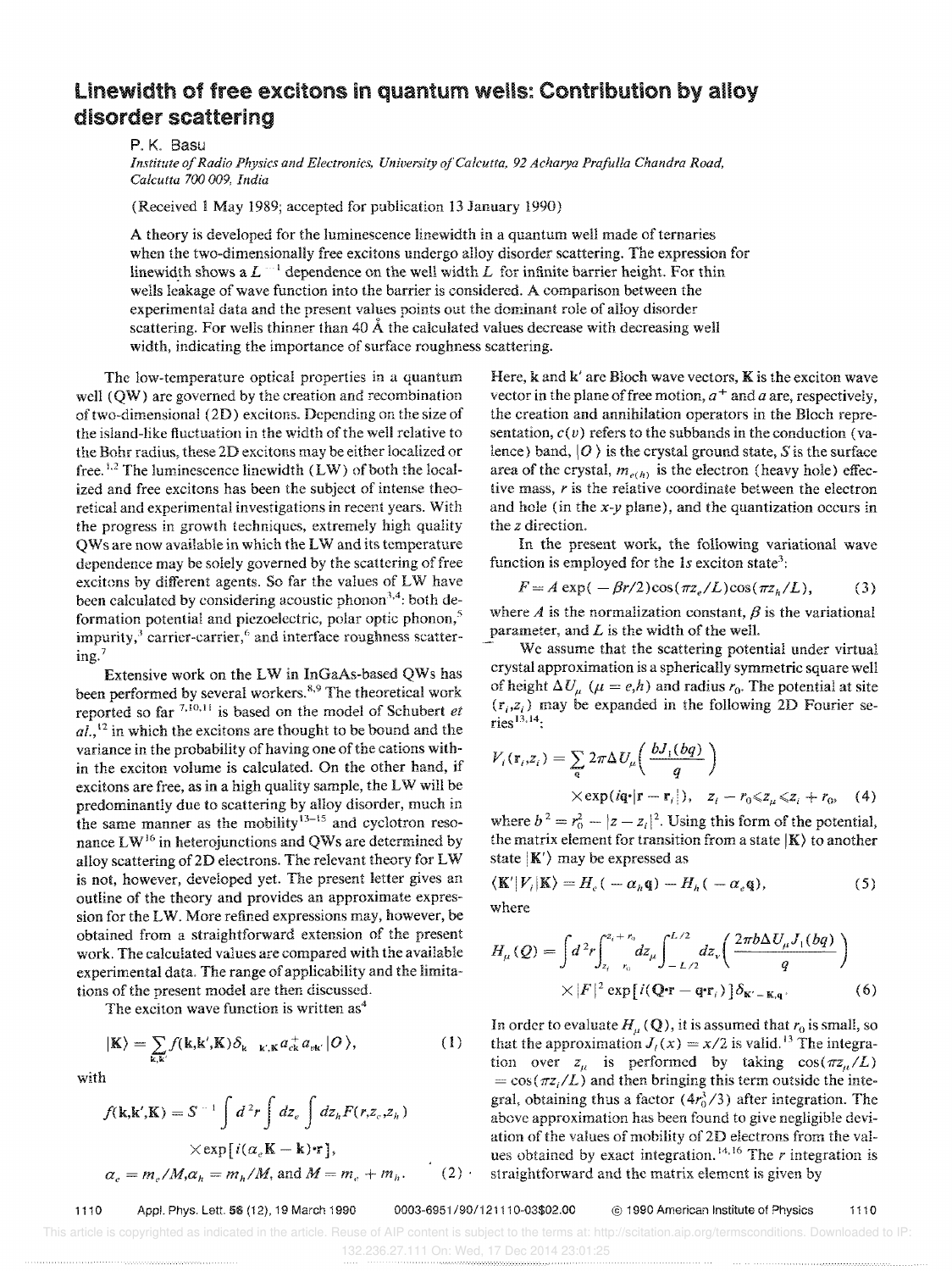$$
\langle \mathbf{K}'|V_i|\mathbf{K}\rangle = A^2 \sum_{\mathbf{K}'} \exp(-i\mathbf{q} \cdot \mathbf{r}_i) \frac{4\pi r_0^3}{3} \cos^2\left(\frac{\pi z_i}{L}\right)
$$
  
 
$$
\times \{\Delta U_c [\beta^2 + (\alpha_n q)^2]^{-3/2}
$$
  
- 
$$
\Delta U_h [\beta^2 + (\alpha_e q)^2]^{-3/2}\}.
$$
 (7)

The total scattering probability is calculated by considering the contributions from all the alloy sites, which are assumed to be randomly distributed. Converting summations over *i*  and  $K'$  into integrations, the transition probability  $W(K)$  for being scattered from the state  $|K\rangle$  may be calculated. However, the peak of the excitonic transition occurs at  $K = 0$ , and it is standard practice<sup>3,5,6</sup> to relate the linewidth  $\Gamma$  to  $\hbar W$  $(K = 0)$ . In this approximation the LW becomes

$$
\Gamma = [8\pi^2 N x (1 - x) r_0^6 M / (3\pi^2 L)] (\Delta U_e - \Delta U_h)^2, \quad (8)
$$

where *N* is the number of alloy sites per unit volume. The L W decreases with increasing well width and is independent of temperature.

We have calculated the values of LW of excitons in InGaAs/lnP QWs using Eq. (8). The values of parameters used in the calculation are  $m_e = 0.042 m_0 r^3 m_h$  $=0.465m_0$ <sup>17</sup>  $\Delta U_e = 0.53$  eV,<sup>15,18</sup> $\Delta U_h = 0.18$  eV,<sup>19</sup>  $r_0 = \sqrt{3}a/4$ ,  $a = 5.87 \text{ Å}$ .<sup>13</sup> The calculated values of LW are plotted against the well width in Fig. I as the dashed curve. The experimental values reported by Tsang<sup>8</sup> and by Skolnick *et al.<sup>9</sup>*are shown in the figure as squares and circles.

A comparison between the experimental data and the present calculations indicates that there is only qualitative agreement between the two. One must, however, take into consideration the fact that the impurity and surface roughness scattering have their contributions to the LW, the exact magnitudes of which are not known. In view of this one should not expect complete agreement between the experimental data and the present theoretical values due to alloy scattering alone. The only conclusion that may be drawn from the comparison is that the alloy scattering is the dominant process in determining the LW. A similar conclusion about the importance of the alloy scattering has been drawn in the study of mobility and cyclotron resonance of 2D electron gas. $13-16$ 

The theoretical values are quite large compared to the experimental ones for thin wells  $(L < 50 \text{ Å})$ , for which the wave functions given by Eq. (3) valid for infinite barrier height are not acceptable. We have calculated the wave functions  $\psi_e(\psi_h)$  and subband energies  $E_e(E_h)$  of electrons (holes) by taking the value of  $V_e(V_h)$ : the conduction (valence) band discontinuities at the interface to be 220 (320)  $meV<sup>21</sup>$  In the calculation, the effect of mismatch of the effective masses at the well and barrier layers is ignored. The wave function is given by $2^{0,22}$ 

$$
\psi_e = B_e \cos(x_e z), \quad |z| < L/2
$$
\n
$$
= C_e \exp(-y_e z), \quad z < -L/2, \quad z > L/2, \quad (9)
$$

where  $x_e^2 = 2m_eE_e/\hbar^2$ ,  $y_e^2 = 2m_e(V_e - E_e)/\hbar^2$ ,  $B_e^2$  $= [y_e/(1 + y_e L/2)]$ , and the subband energy  $E_e$  is obtained by solving<sup>20</sup>

$$
[E_c/V_e]^{1/2} = \cos[(m_e E_e/2\hbar^2)^{1/2}L].
$$



FIG. 1. Variation of photoluminescence linewidth with the thickness of the quantum well. Squares and circles: experimental data obtained by Tsang (Ref. 8) and Skolnick *et al.* (Ref, 9), respectively. Dash dotted curve: values obtained from Eq. (8). Solid curve: values ofLW taking leakage of wave function into account.

The expression for the LW employing the previous approximation becomes

$$
\Gamma = \left(16\pi^2 N x (1 - x) r_0^6 \frac{M}{9\hbar^2}\right) \int_{-L/2}^{L/2} \left[B_e^2 \Delta U_e \cos^2(x_e z_i) - B_h^2 \Delta U_h \cos^2(x_h z_i)\right]^{2} dz_i.
$$
\n(10)

The integrals in Eq. (10) are lengthy but can be evaluated analytically.

The values ofLW obtained by using Eg. (10) are plotted in Fig. 1 as the solid curve. It is found that there is negligible penetration of the wave functions for  $L > 150$  Å. The curve shows that the LW has a peak at about 70 Å. The calculated values of LW are now lower than the experimental data, so that there is room for the contributions from other sources, especially from surface roughness scattering,

In conclusion, we have developed a theory for the excitonic LW assuming scattering of free excitons by alloy disorder, and have found that this scattering is the dominant mechanism in InGaAs/InP QWs for moderate values of well width.

The author is thankful to Professor B. R. Nag for helpful discussions. Partial financial support for the work has been provided by the Indian National Science Academy through the INSA Research Fellowship program.

'J. Hegarty and M. D. Sturge, Surf. Sci. 196, 555 (1988).

- 'G. Peter, J. Feldmann, E. O. Gobel. K. Moore, P. Dawson, C. Foxon, and
- R.I. Elliot, J. Phys. (Paris) Colloq. C5, Suppl. 11, C5-517 (1987).
- $3$ J. Lee, E. S. Koteles, and M. O. Vassell, Phys. Rev. B 33, 5512 (1986).
- 4T. Takagahara, Phys. Rev. B 31, 6552 (1985).
- ${}^{5}$ H. N. Spector, J. Lee, and P. Melman, Phys. Rev. B 34, 2554 (1986).
- <sup>6</sup>Y. P. Feng and H. N. Spector, IEEE J. Quantum Electron. QE-24, 1659 (1988).
- 71. Singh and K. K. Bajaj, J. App!. Phys. 57, 5433 (1985).

## 1 i 11 Appl. Phys. Lett., Vol. 56, No. 12, 19 March 1990

 This article is copyrighted as indicated in the article. Reuse of AIP content is subject to the terms at: http://scitation.aip.org/termsconditions. Downloaded to IP: 132.236.27.111 On: Wed, 17 Dec 2014 23:01:25

<sup>&</sup>lt;sup>8</sup>W. T. Tsang, J. Phys. (Paris) Colloq. C5, Suppl. 11, C5-13 (1987), and references therein.

<sup>&</sup>lt;sup>9</sup>M. S. Skolnick, K. J. Nash, M. K. Saker, S. J. Bass, P. A. Claxton, and J. S. Roberts, AppL Phys. Lett. 50,1885 (1987).

I<'D. F. Welch, G. W. Wicks, and L. F. Eastman, AppL Phys. Lett. 46, 991 (1985).